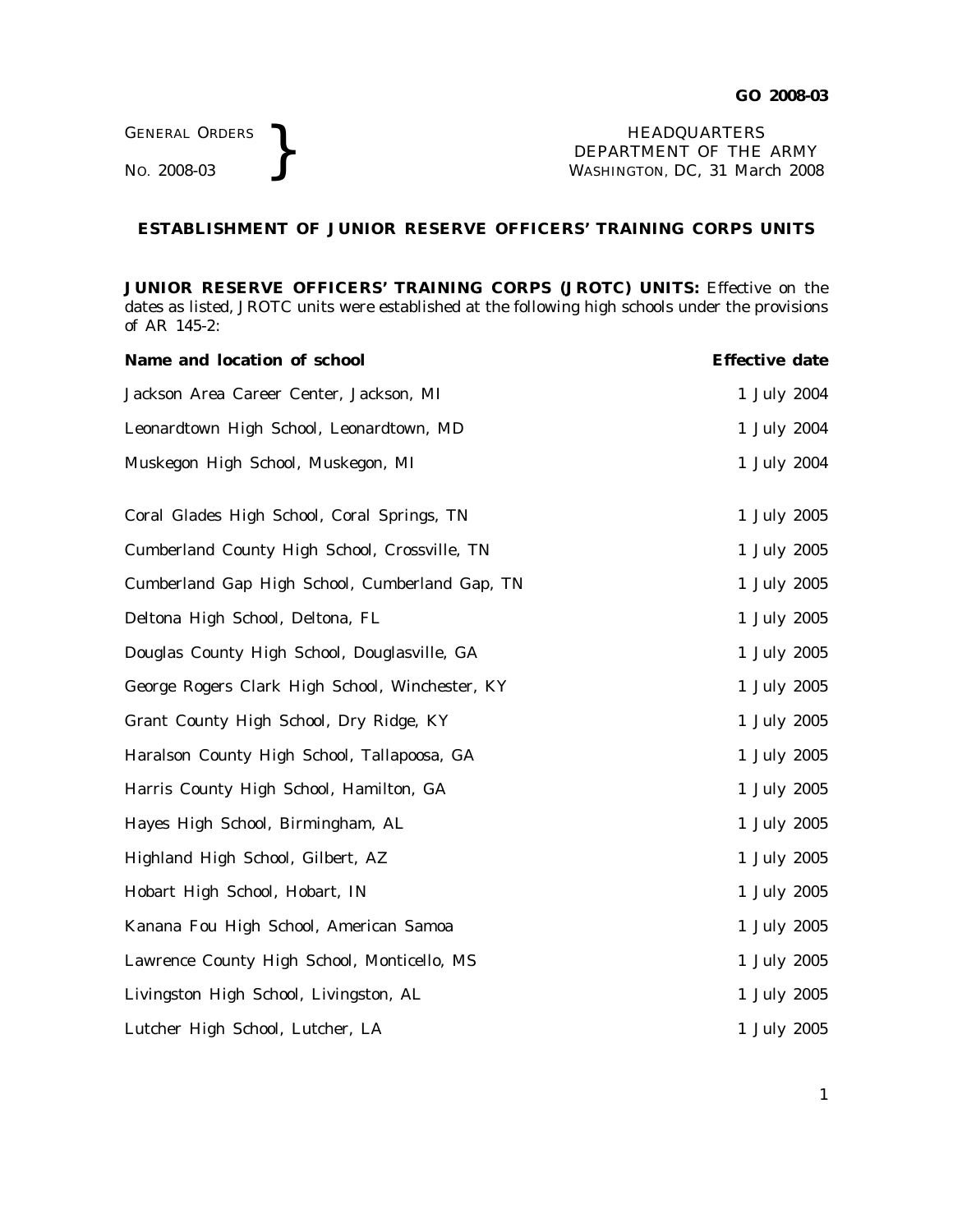## **GO 2008-03**

| North Edgecombe High School, Tarboro, NC          | 1 July 2005 |
|---------------------------------------------------|-------------|
| Northwest High School, Opelousas, LA              | 1 July 2005 |
| Oakhaven High School, Memphis, TN                 | 1 July 2005 |
| Robert E. Lee High School, Baton Rouge, LA        | 1 July 2005 |
| Scotlandville Magnet High School, Baton Rouge, LA | 1 July 2005 |
| Simon G. Atkins High School, Winston-Salem, NC    | 1 July 2005 |
| South Fort Myers High School, Fort Myers, FL      | 1 July 2005 |
| Spring Hill High School, Columbia, TN             | 1 July 2005 |
| Station Camp High School, Gallatin, TN            | 1 July 2005 |
| Tennessee High School, Bristol, TN                | 1 July 2005 |
| West Oso High School, Corpus Christi, TX          | 1 July 2005 |
| Western Hills High School, Frankfort, KY          | 1 July 2005 |
| Yazoo County High School, Yazoo City, MS          | 1 July 2005 |
| Braden River High School, Bradenton, FL           | 1 July 2006 |
| Ville Platte High School, Ville Platte, LA        | 1 July 2006 |
| White County High School, Cleveland, GA           | 1 July 2006 |
| Columbia High School, Huntsville, AL              | 1 July 2007 |
| Courtland High School, Spotsylvania, VA           | 1 July 2007 |
| Douglas High School, Minden, NV                   | 1 July 2007 |
| Miller Grove High School, Lithonia, GA            | 1 July 2007 |